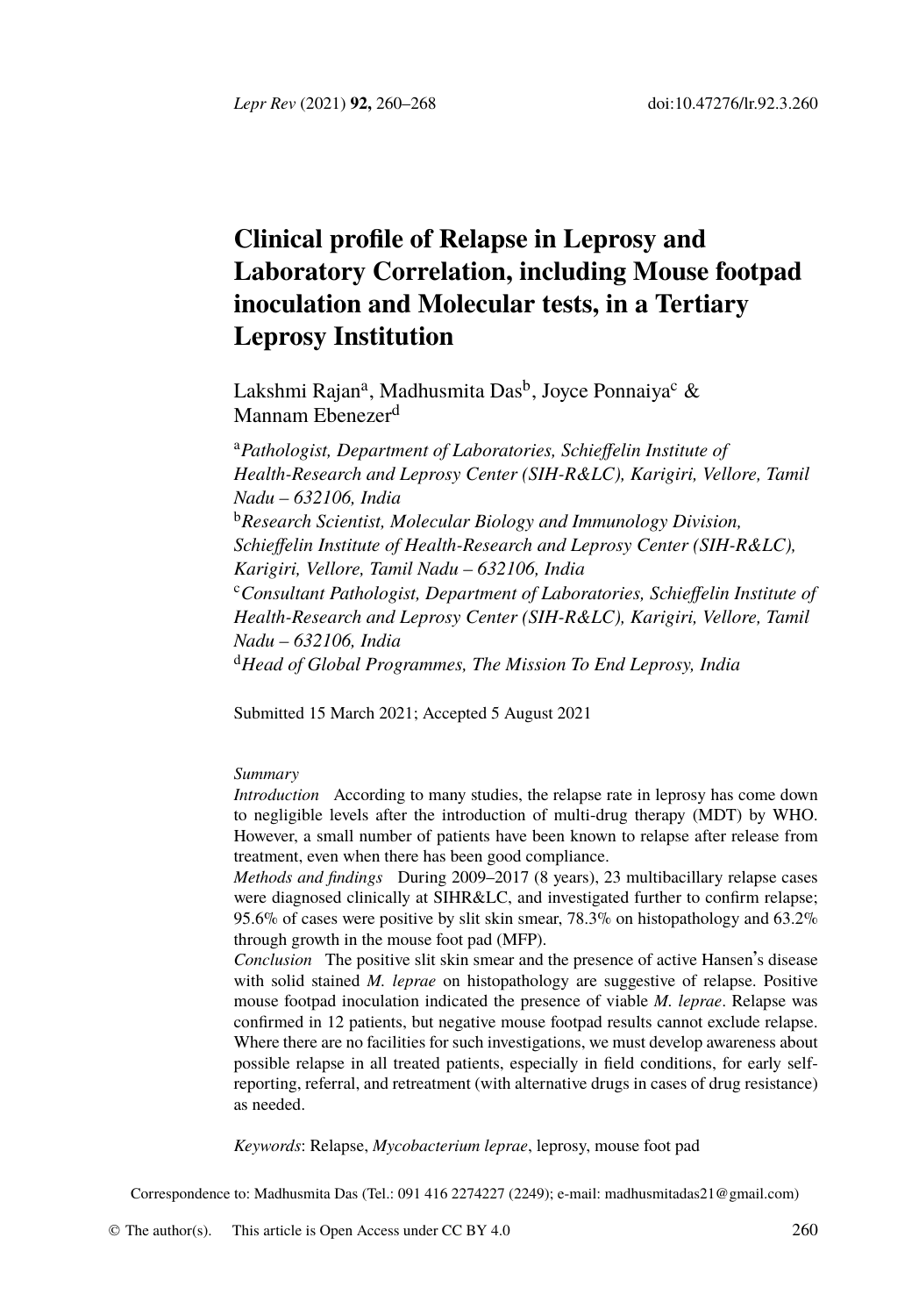#### *Relap[se](#page-8-0) in leprosy* 261

#### **Introduction**

Leprosy is a chronic bacterial infection involving skin and peripheral nerves. It is treated with multi-drug therapy (MDT) for six mo[nth](#page-8-1)s in cases of paucibacillary (PB) leprosy and twelve months in multibacillary (MB) leprosy. The efficacy of MDT is measured by the number of relapses seen after completion of MDT and is expressed as the relapse rate.<sup>1</sup>

Relapse is defined as the occurrence of new skin lesions after completion of a standard course of MDT, or by an increase of two or more logs in the Bacillary Index (BI) compared with the pre[vi](#page-8-2)ous BI at any one skin smear site.<sup>2</sup> Since relapses usually occur years after completion of MDT, it is difficult to suspect and identify them [un](#page-8-3)[d](#page-8-4)er field conditions.<sup>3</sup> Clinically, it is often difficult to differentiate between relapse and late reversal reaction.

Relapse is often attributed to either persistence of *M. leprae* in a dormant phase even after MDT, or drug-resistant mutants.<sup>4</sup> A difference has been drawn between reactivation and relapse. While relapse occurs after complete and sustained subsidence of the disease, reactivation occurs mainly due to inadequate treatment. Similarly, a difference has been drawn between relapse and re-infection. Re-infection indicates lesions caused by new, exogenous infection after the subsidence of the disease, whereas relapse is usually caused by endogenous bacilli.<sup>5</sup> It has been noted that patients with an initially high BI, who are treated with 12 doses of WHO MB MDT, are at a higher risk of relapse. $6-8$ 

A clinical diagnosis of relapse is made based on the appearance of new lesions. This is confirmed by slit skin smear examination and where possible by histological examination of a skin biopsy from a new lesion.

This study describes the clinical, microbiological, and histological features of MB relapse seen in a tertiary leprosy institution.

## **Methods**

The criteria to diagnose relapse in this study included the occurrence of new skin lesions after completion of a standard course of MDT, or an increase of two or more logs in the Bacillary Index (BI) compared with the previous BI at any one skin smear site.

In this retrospective study, 23 multibacillary leprosy patients who took MB MDT previously were diagnosed as relapse cases at the Schieffelin Institute of Health – Research Leprosy Centre (SIH-RLC), Karigiri, India during 2009–2017, were included. Twenty-two patients presented with new skin lesions and one patient with an increase in BI > 2+ at one site and a Morphological Index (MI) of 2%. Among these 23 patients, 21 were men and the ages ranged from 19 to 76 years. A detailed history was obtained, and all patients underwent complete clinical examination, followed by further investigations to confirm relapse. An informed and written consent for participation was obtained from all the subjects enrolled in the study following the ethical guidelines laid down by the Indian Council of Medical Research (ICMR). All the procedures conducted in the study were in accordance with the institutional ethical committee and with the 1964 Helsinki declaration and its later amendments or comparable ethical standards.

Disease activity was assessed basing on the presence of solid stained *M. leprae*. The BI of granulomas was graded according to the Ridley–Jopling scale. The presence of active granulomas was indicated by sheets of granulomatous inflammation with macrophages containing eosinophilic granular cytoplasm or finely foamy cytoplasm with solid stained *M. leprae*. Dermal nerve involvement was indicated by Schwann cell proliferation with solid stained *M. leprae*. Granuloma fraction >10 to 20% approximately.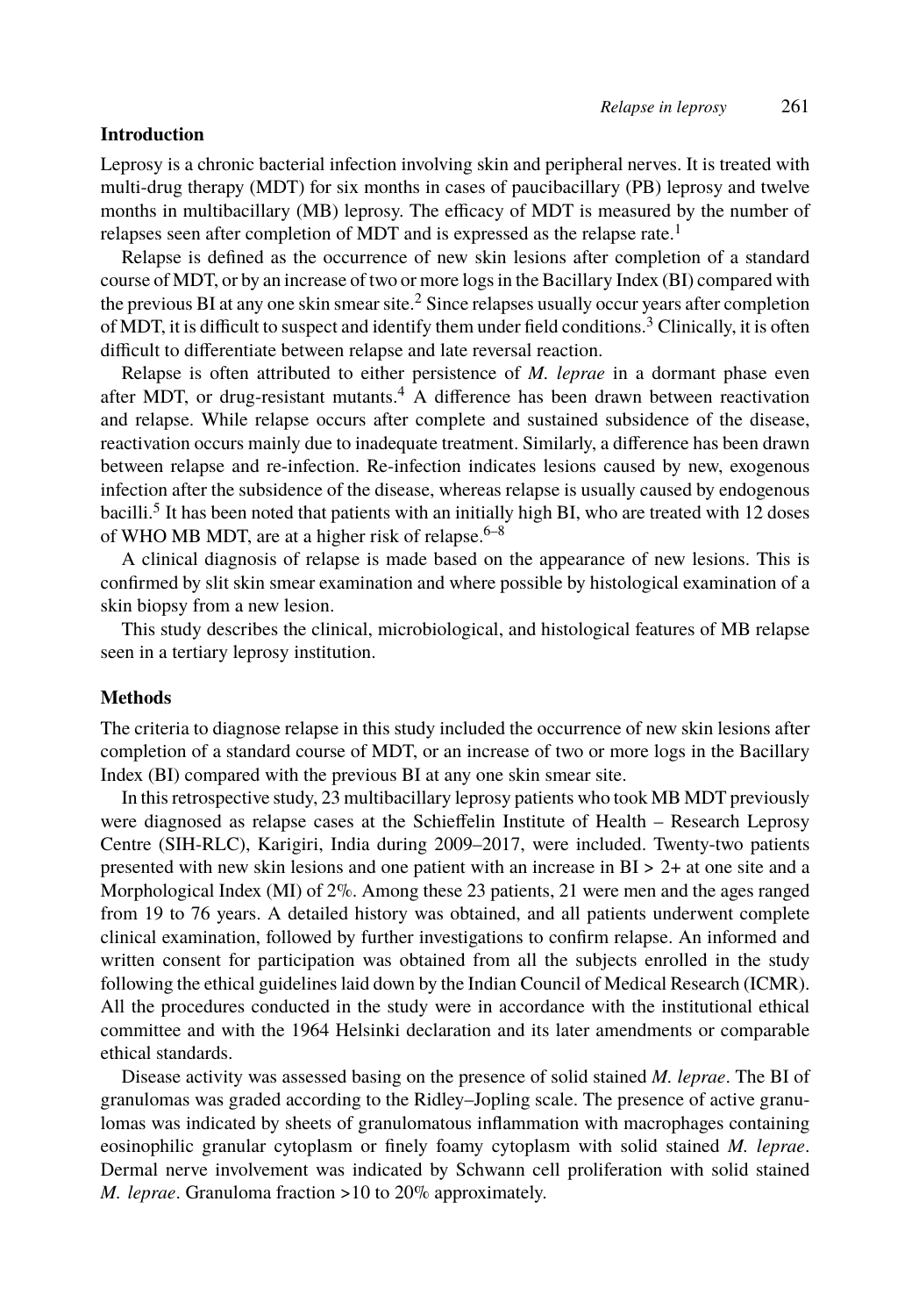## 262 *L. Rajan* et al*.*

Histologically inactive Hansen's disease was identified by the following features: small collections of macrophages around blood vessels and neurovascular bundles; macrophages containing vacuolated cytoplasm and fragmented/granular forms of *M. leprae*; dermal nerves with perineural fibrosis and hyalinization; and perivascular chronic inflammation.

## SLIT SKIN SMEAR

Slit skin smears were taken from all 23 relapse cases. The skin smear results were expressed as Bacillary Index (BI) and graded according to Ridley's logarithmic scale.

## SKIN BIOPSY

Skin biopsies were taken from new skin lesions in 22 relapse cases and in one patient from the site where the BI had increased. After fixation, the tissue was processed in an automatic tissue processor;  $5 \mu$ m thick sections were cut using a rotary microtome with disposable blades. The sections were stained with hematoxylin and eosin for cellular details and with Ziehl Neelsen's stain for acid-fast *M. leprae*.

## MOUSE FOOT PAD INOCULATION FOR VIABILITY STUDIES

Using thymectomized and irradiated (T900r) CBA mice, MFP inoculation was done to demonstrate *M. leprae* multiplication in 19 out of 23 relapse cases. With fresh biopsy material from an active lesion, the inoculum was prepared as a homogenous solution with a concentration of  $10^4$  AFB/0.03 ml; a volume of 0.03 ml was injected into the hind footpads of the mice. *M. leprae* multiplication was checked at 6 months, 9 months, and 12 months.

## MOUSE FOOT PAD INOCULATION STUDY FOR DRUG RESISTANCE

Simultaneously, using another set of normal mice, drug resistance study was done for 19 relapse cases for all 3 drugs used in MB MDT. MFP inoculation was not done for 4 patients, as fresh tissue samples were not available at the time of the study.

## MOLECULAR DETECTION OF DRUG RESISTANCE

## *PCR and Detection of Mutations within rpoB and folP gene*

DNA was extracted from the skin biopsies using a lysis protocol. WHO guidelines for the Sentinel Surveillance Study of Drug Resistance in Leprosy were employed for detecting mutations. Briefly, a 20 μl PCR reaction mix was prepared using 10 μl of Hot start PCR Master mix (Qiagen Inc. Netherlands),  $2 \mu l$  of Q solution (Qiagen Inc. Netherlands),  $= 2 \mu g$ of DNA and forward and reverse primers for rpoB gene, each at 0.25 μM concentration. The mixture was cycled 37 times on a thermal cycler at 94 °C for 1 min, 60 °C for 1 min, and 70 °C for 1 min which was preceded by initial denaturation at 95  $\degree$ C for 15 min and terminated by a final extension at 72 °C for 10 min. A 3–5  $\mu$ l of the amplified PCR product was electrophoresed on 2% agarose gel for detection of Folp amplicon. The presence of mutations within the amplified product was confirmed by DNA sequencing through a commercial agency. Sequence data were analyzed using MEGA Version −7 (Molecular Evolutionary Genetics Analysis) and Sequencer V. 5.4.6.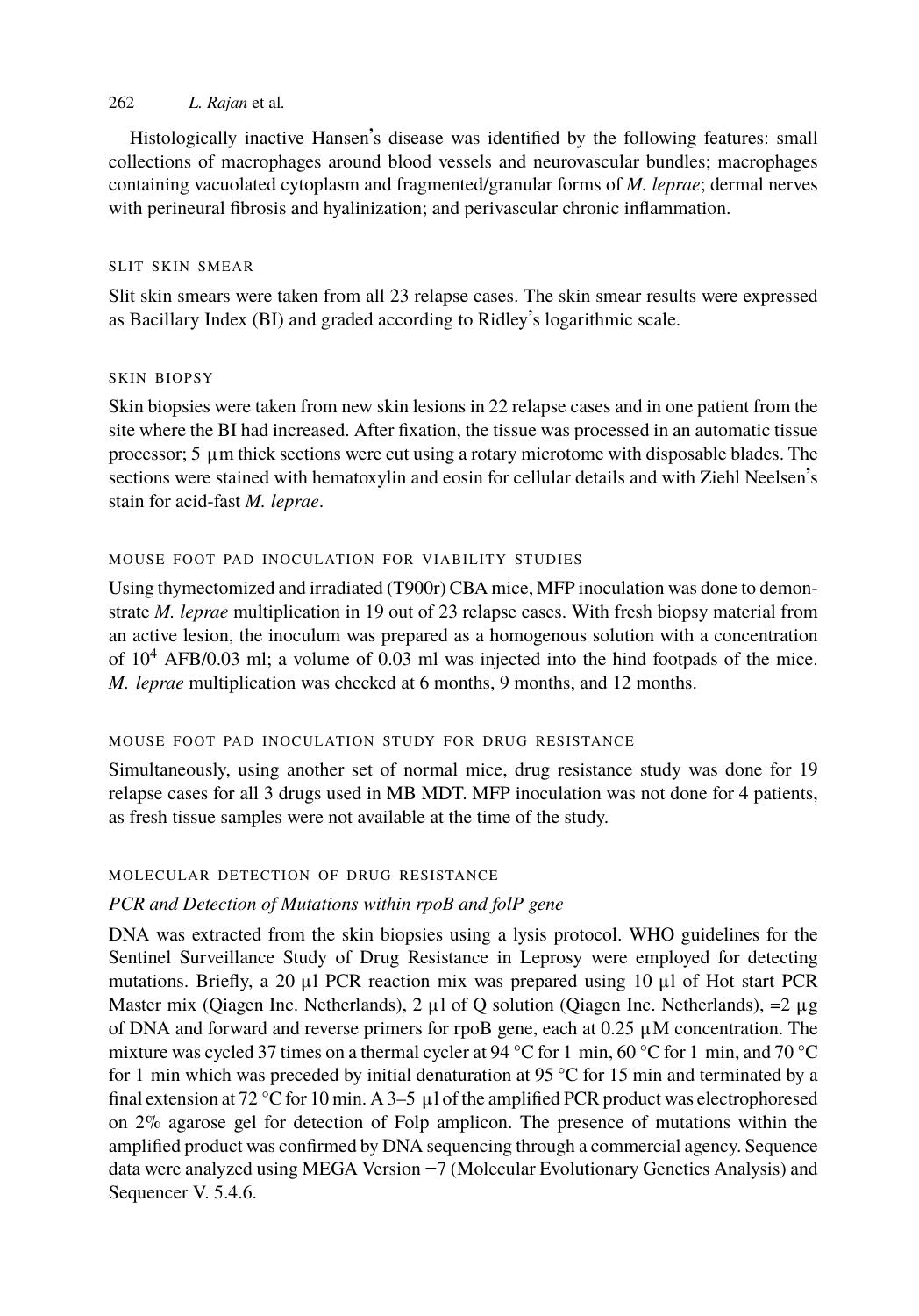|  | Relapse in leprosy | 263 |
|--|--------------------|-----|
|--|--------------------|-----|

<span id="page-3-1"></span><span id="page-3-0"></span>**Table 1.** RJ classification at diagnosis and at relapse

| RJ Classification    | LL           | BL.         | RТ         | Total |
|----------------------|--------------|-------------|------------|-------|
| At initial diagnosis | $16(69.6\%)$ | $7(30.4\%)$ |            |       |
| At relapse           | $14(60.8\%)$ | $8(34.8\%)$ | $1(4.2\%)$ | 23    |

**Table 2.** Clinical presentation with smear results at relapse

| Clinical presentation            | Skin smear (BI) |    |    |      |    |      |          |       |
|----------------------------------|-----------------|----|----|------|----|------|----------|-------|
|                                  | $6+$            | 5+ | 4+ | $3+$ | 2+ | $1+$ | Negative | Total |
| Infiltration or nodules          |                 |    |    |      |    |      |          |       |
| Raised erythematous patches      |                 |    |    |      |    |      |          |       |
| Hypopigmented patches            |                 |    |    |      |    |      |          |       |
| ENL reaction                     |                 |    |    |      |    |      |          |       |
| T <sub>1</sub> R reaction        |                 |    |    |      |    |      |          |       |
| BI is increased $>2+$ and MI 2\% |                 |    |    |      |    |      |          |       |
| Total                            |                 |    |    | 3    |    |      |          | 23    |

#### **Results**

At the Schieffelin Institute of Health – Research Leprosy Centre, Karigiri, a tertiary leprosy referral center in South India, between 2009–2017, 22 patients presented with new skin lesions and one patient with an increase in  $BI > 2+$  at one site and MI 2%.

The duration between completion of MDT and the occurrence of clinical relapse ranged from one year to 25 years with an average of 9.71 years. 15 patients (68.2%) relapsed after an interval of 6 years or more from completion of treatment.

Infiltration and/or nodules were the commonest lesions, seen in 11 patients (47.8%[\),](#page-3-0) 4 patients (17.4%) presented with erythematous raised patches, 4 patients (17.4%) with ENL reaction, 2 patients  $(8.7\%)$  with hypopigmented patches, 1 patient  $(4.3\%)$  with Type 1 reaction, and 1 patient (4.3%) with an increase in  $BI > 2+$  two years after completing MDT.

At clinical diagnosis of relapse, 14 patients (60.8%) were classified as lepromatous leprosy according to the Ridley Jopling classification, 8 patients (34.8%) as borderline lepromatous  $(BL)$ , and 1 patient  $(4.2\%)$  as borderline tuberculoid (BT). Most of the patients at relapse remained in the same category of RJ classification as at initial diagnosis. One LL patient relapsed as BL, one BL patient relapsed as LL, and one LL patient relapsed as BT (Table 1).

## SLIT SKIN SMEAR TEST

Slit Skin Smears were done at first diagnosis, after completion of treatment, [an](#page-3-1)d at the time of relapse for 13 patients, who took their initial treatment at SIHR&LC. Among these patients, the average BI (3.77+) at relapse was higher than the average BI (3+) at initial diagnosis. The remaining 10 patients, who took their initial MDT in other hospitals, reported to SIHR&LC, Karigiri when they developed new lesions i.e. at the time of relapse.

The initial and post-treatment skin smear results were not available for these patients, as most of them relapsed after an interval of 10 years or more.

Slit Skin Smear results were positive in twenty-two patients (95.6%) at relapse. Seventeen of these were above BI 4+ (74%). Patients who presented with infiltration and/or nodules showed the highest BI values when compared to other clinical presentations (Table 2).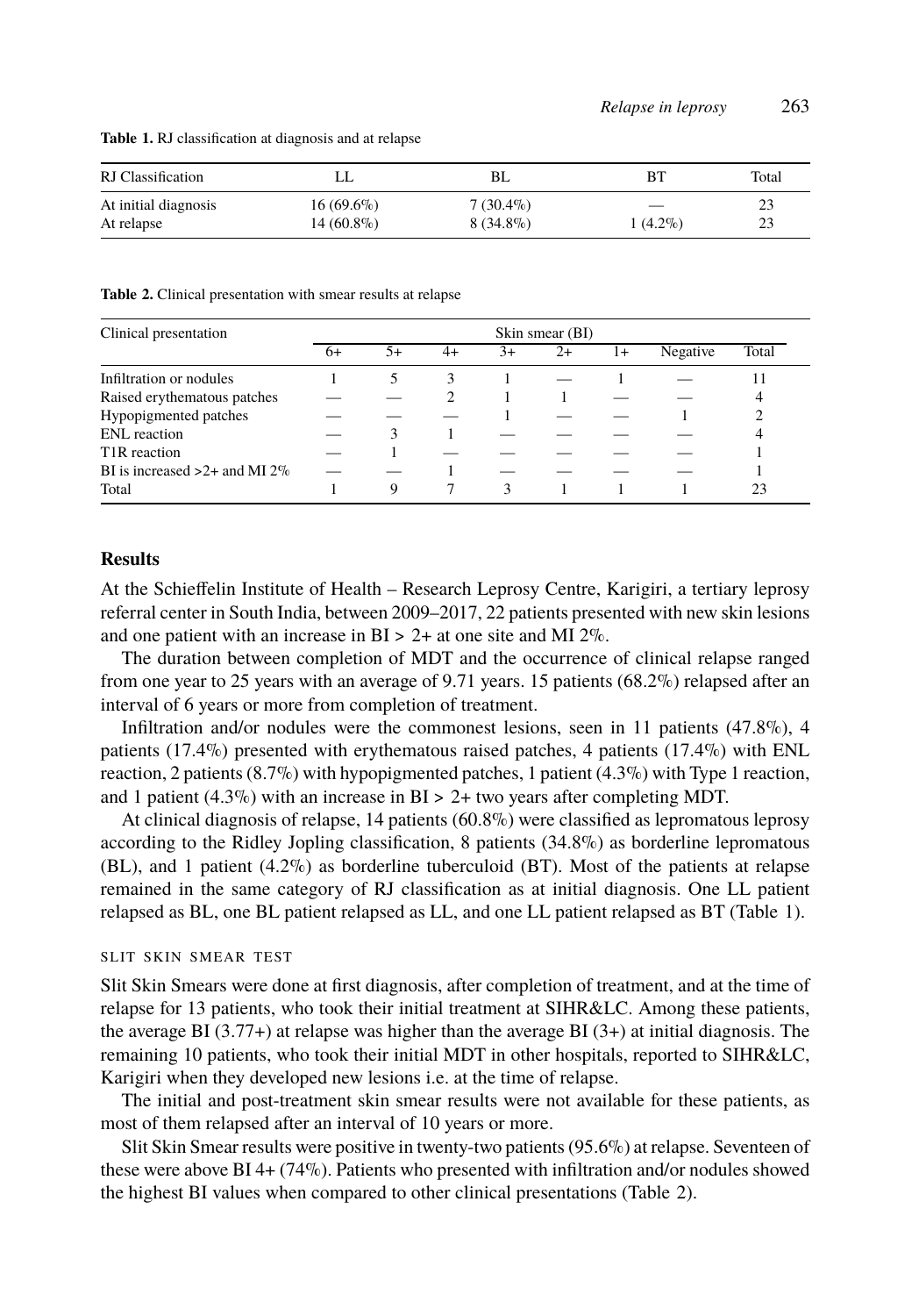## <span id="page-4-0"></span>264 *L. Rajan* et al*.*

**Table 3.** Clinical presentation compared with histopathology at relapse

| Clinical presentation                            | Histopathology | Total           |             |
|--------------------------------------------------|----------------|-----------------|-------------|
|                                                  | Active         | <i>Inactive</i> |             |
| Infiltration and or nodules                      |                |                 |             |
| Raised erythematous patches/plaques              |                |                 |             |
| Hypopigmented patches                            |                |                 |             |
| ENL reaction                                     |                |                 |             |
| Type 1 reaction                                  |                |                 |             |
| BI is increased $2+\&$ MI 1% and 2% at two sites |                |                 |             |
| Total                                            | $18(78.3\%)$   | $5(21.7\%)$     | $23(100\%)$ |

#### SKIN BIOPSY RESULTS

Histopathology was done for all 23 cases; active BL/LL leprosy histopathology with solid stained *M. leprae* was found in 17 cases. In 1 LL patient, histopathology showed smearnegative, active BT leprosy. Thus 18 cases have shown histopathologically active leprosy out of 23 patients. In one patient who relapsed as histoid leprosy, the macrophages were spindle-shaped with solid stained *M. leprae*. And one LL case who relapsed as BT had active epithelioid cell granulomas and dermal nerve involvement. Histopathology of the remaining five cases showed inactive BL/LL type of leprosy with fragmented/granular forms of *M. leprae.*

#### **Histopathology of co-existence of relapse and reaction**

In three patients, the [s](#page-4-0)kin biopsy showed ENL pathology—vasculitis, neutrophils, haemorrhage, intercellular oedema in the background of active BL/LL HD with solid stained *M. leprae*. In another patient, the skin biopsy showed Type 1 reaction pathology in the background of active BL HD with solid stained *M. leprae*. In one LL patient who was clinically diagnosed as a relapse with ENL reaction, the skin biopsy showed ENL pathology in the background of inactive LL HD with fragmented/granular forms of *M. leprae*. Though this patient was diagnosed as having both relapse and reaction clinically, histopathologically it was only an ENL reaction, without relapse.

The comparison between clinical features at relapse and disease activity seen in histopathology is shown in Table 3. There was a significant difference seen when the clinical presentation was compared with an active and inactive form of the disease ( $p < 0.0001$ ). The clinical presentations were inclined towards a more active form of the disease in most of the relapse cases.

## MOUSE FOOT PAD (MFP) INOCULATION STUDY RESULTS

Mouse Foot Pad (MFP) inoculation was done with fresh tissue from active skin lesions for 19 out of 23 relapse patients, inoculum prepared and injected into hind footpads. For 4 patients MFP was not done as fresh tissue was not available at the time of study. Growth was noticed as a positive result in 12 patients  $(63.2\%)$ . There was no growth in 7 patients. When the smear status at relapse was compared with the MFP results, 10 out of 12 patients who showed growth in MFP had BI values 4+ or above.

There was no correlation between the growth of bacilli in the MFP and reaction status, as late reactions are common with dead bacilli without relapse. In this study 11 out of 19 patients had MFP +ve growth, but only 4 patients presented with reactions (3 ENL + 1 T1R).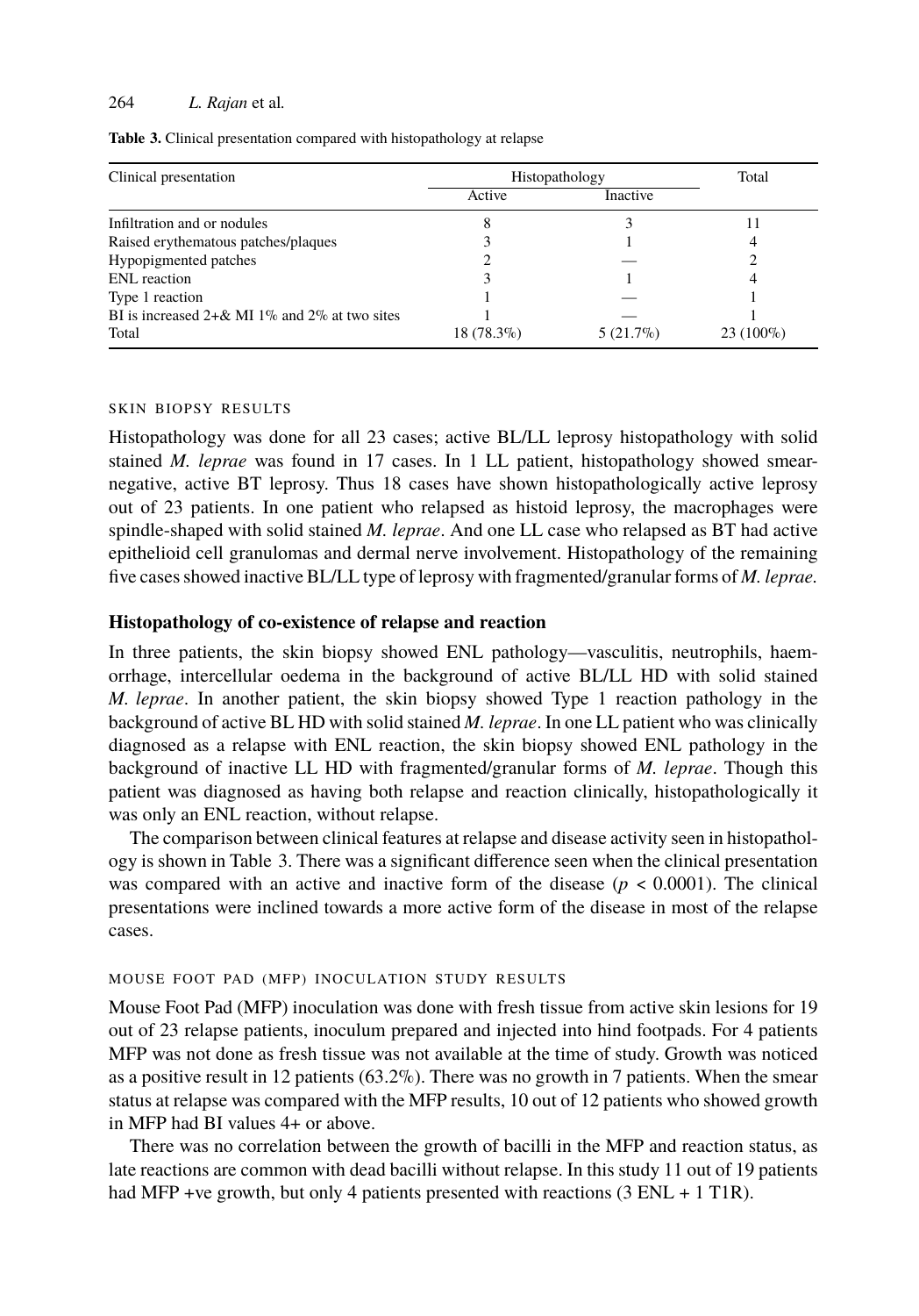## *Relapse in leprosy* 265

| Histopathology | Total | <b>MFP</b> Inoculation |          |          |          |  |  |
|----------------|-------|------------------------|----------|----------|----------|--|--|
|                |       | Done                   | Positive | Negative | Not done |  |  |
| Active HD      | 18    |                        |          |          |          |  |  |
| Inactive HD    |       |                        |          |          |          |  |  |
| Total          | 23    | 19                     |          |          |          |  |  |

#### <span id="page-5-1"></span><span id="page-5-0"></span>**Table 4.** Histopathology at relapse compared with MFP inoculation

**Table 5.** Comparison of drug resistance between Mouse foot pad and molecular method

| Method                         | Sensitive to<br>DDS/rifampicin | <b>DDS</b><br>resistance | Rifampicin<br>resistance | No growth in MFP<br>(no viable bacilli) | Test not<br>done | Total    |
|--------------------------------|--------------------------------|--------------------------|--------------------------|-----------------------------------------|------------------|----------|
| Molecular method<br><b>MFP</b> |                                |                          |                          | NA                                      |                  | 23<br>23 |

## DRUG RESISTANCE STUDY RESULTS WITH MFP

Simultaneously using another set of normal mice, drug resistance studies were done for 19 out of 23 relapse cases for all three drugs used in MB MDT.

Nine relapse cases were sensitive to all 3 drugs used in MBMDT. One relapse case was found to be resistant to rifampicin. This relapse patient was also found resistant to rifampicin by the molecular m[eth](#page-5-0)od. Two relapse cases were found to be resistant to DDS. Another 2 DDS resistant cases were identified by the molecular method, but the MFP was not done as the samples were not received. The rifampicin-resistant patient relapsed after an interval of 10 years. Two DDS-resistant patients relapsed after 21 years, one after 10 years and one after only one year.

Mouse Foot Pad inoculation results were also compared with the histopathology results at relapse. Out of 18 patients who showed active disease with solid stained *M. leprae*, MFP was done for 15 patients. 11 out of 15 cases (73.3%) showed MFP growth. There was a significant difference  $(p < 0.0001)$  in positivity in the MFP with the active disease when compared to inactive cases (Table 4).

## DRUG RESISTANCE THROUGH MOLECULAR METHOD

Drug Resistance through molecular methods was done for 22 out of 23 of the relapse cases. 17 patients were sensitive to all drugs. DDS resistance was seen in 4 patients. Rifampicin resistance was found in 1 patient and this patient was also resistant to rifampic[in](#page-5-1) in the MFP study. Among the 4 DDS resistance cases, 2 showed mutation at the 53-codon position where Threonine is changed to Arginine in the folP gene (Thr53Arg) and 2 cases showed mutation at the 55 codon position where Proline is changed to Leucine (Pro55Leu) in the folP gene. In the patient with rifampicin resistance, the mutation was at the 441 position where Aspartate is changed to Tyrosine in the rpoB gene (Asp441Tyr).

The molecular method and MFP technique showed 100% concordance in the results of the one patient with rifampicin and the two patients with DDS resistance. Of the 23 cases, 17 were seen to be sensitive by the molecular method and 9 by the MFP technique, however, 7 patients had no viable bacilli to further validate the drug resistance through MFP (Table 5).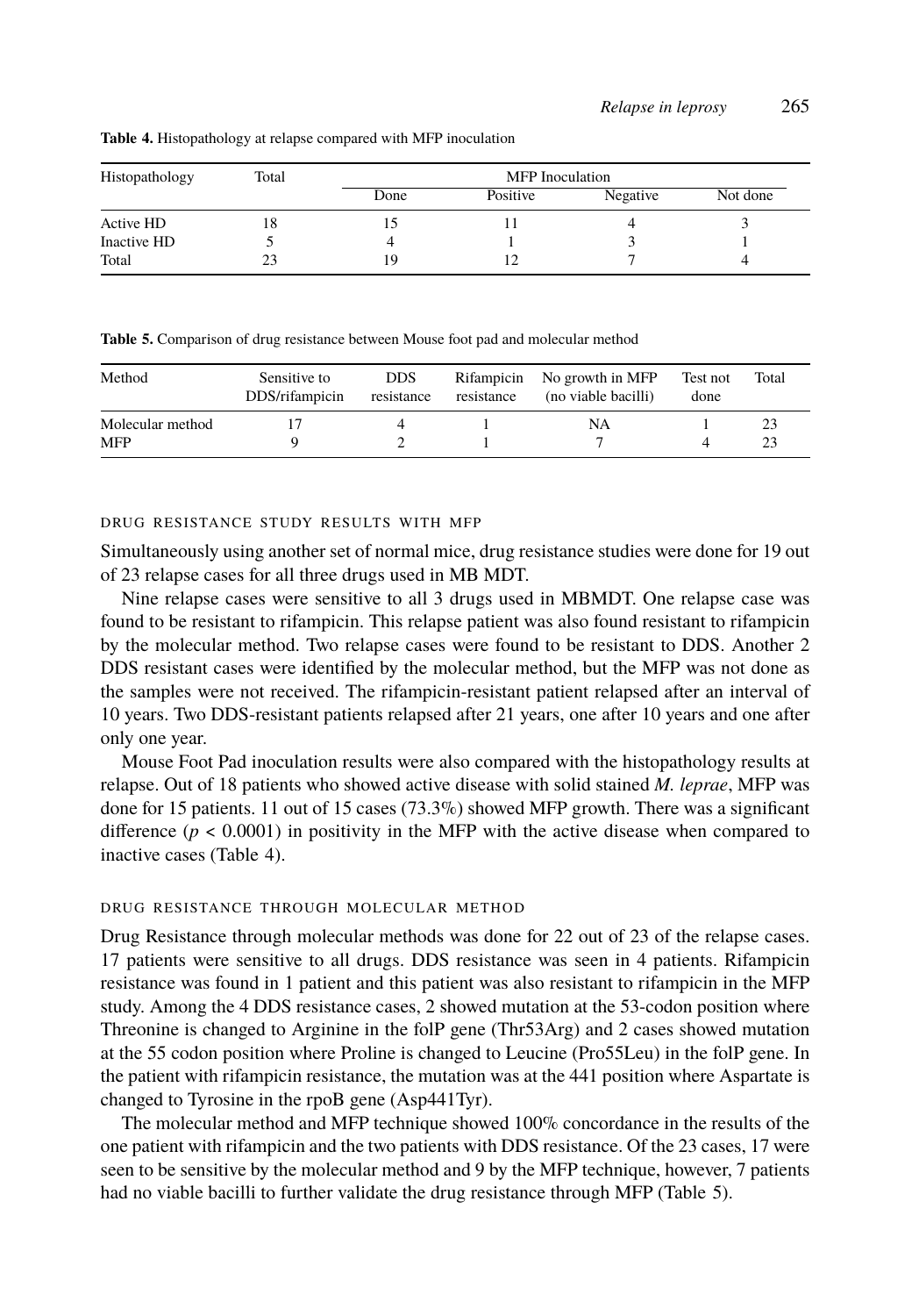### 266 *L. Rajan* et al*.*

## **Discussion**

The study describes the clinical features of relapse and their correlation with the Bacillary Index, histopathological findings, Mouse Foot Pad inoculation study, and Molecular testing for drug resistance among a cohort of multibacillary leprosy pati[ent](#page-8-5)s.

In this study relapse presented clinically at an average of 9.41 years after completion of MDT which is similar to other studies on MB relapse.<sup>9</sup> Even though the period between completion of MDT and the appearance of new lesions ranged from 2 to 25 years, in nearly 70% of patients the gap was more than 6 years. MB relapses may occur after two years of completion of treatment at the earliest. However, a majority of MB relapses are likely to occur much later after RFT as seen in this study and other studies. Pattyn et al suggested that relapse resulting from inadequate treatment (MB case treated as PB) leading to the poor killing of bacilli, is likely to result in early-onset relapse, while relapse resulting from persisting bacteria or drug-re[s](#page-8-6)istant mutants is likely to present as late-onset relapse.<sup>10</sup>

Twenty-two of these relapse patients self-reported to the health facility about the appearance of new lesions after completion of treatment. Self-reporting by patients should be encouraged as a strategy for detecting relapse early, as health programs may not have the necessary resources and personnel for long periods of surveillance to detect relapse cases of leprosy in the field.

Most relapses in this study (97%) presented clinically at relapse with the same Ridley Jopling classification as at the initial diagnosis, indicating that the anergic status among these patients remained the same even after treatment. This finding is confirmed by the histopathological results and by other authors.<sup>9</sup>

97% of clinically diagnosed relapses were confirmed by positive skin smears in this study. Skin smear examination is probably the most important tool to confirm a diagnosis of relapse. Even if previous skin smear results are not available, a positive skin smear result together with clinical features of new lesions should be considered as a confirmation of relapse.

Since it is known that the BI would fall at the rate of about one log per year, a BI result of 4+ at initial diagnosis should have been reduced to at least 2+ after two years of MDT. So, a BI result of 4+ or above at relapse two years after RFT can be considered significant in the diagnosis of relapse, even if initial skin smear results are not available.

Higher average skin smear value (3.77) at relapse, when compared to average skin smears value (3.00) at initial diagnosis as well as a shift of initial skin smear values towards the higher end of the BI scale at relapse, probably indicate that the immunological status of these patients for leprosy has not changed after treatment.

Histopathology findings confirmed the presence of active disease in 78.2% of clinically diagnosed, smear-positive relapse cases. Histopathological examination of skin provides useful insights to diagnose relapses such as the presence of solid bacilli, disease activity, disease resolution, and evidence of reactions. It is also very useful where available, to differentiate between reactions and active disease.

Confirmed growth in the Mouse Foot Pad supported the diagnosis of relapse in about 63% of clinically diagnosed, smear-positive relapses cases. *M. leprae* multiplication is not seen in patients with a low BI nor in patients with inactive HD, in which the histopathology shows mostly fragmented bacilli.

Molecular testing for identifying drug resistance among these relapses showed only one patient to have rifampicin resistance. DDS resistance which is already known and prevalent was seen in four patients. In our study, we showed that the molecular method and MFP technique showed 100% concordance in the results of the one patient for rifampicin and the two patients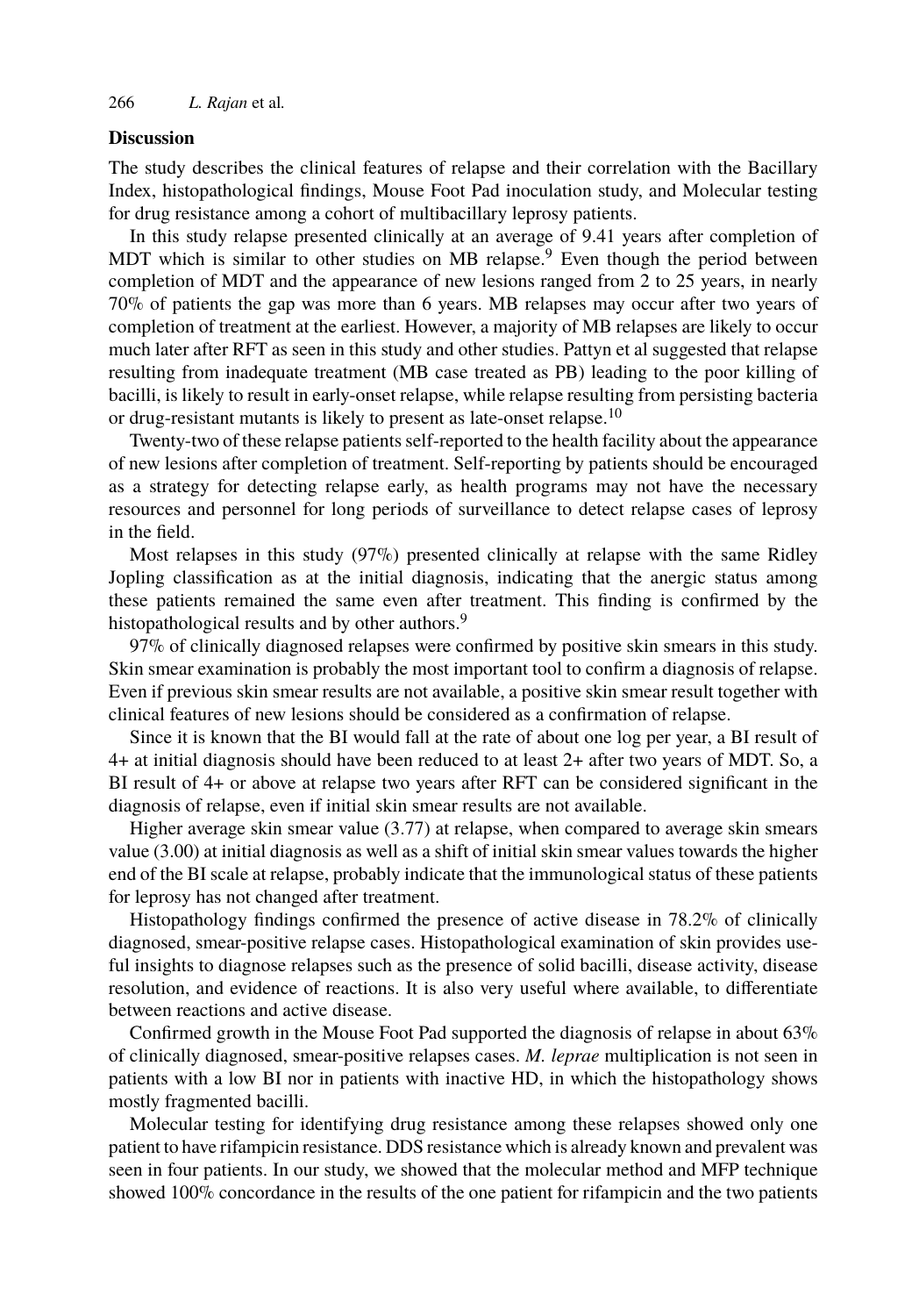#### *Relapse in leprosy* 267

for DDS resistance. And out of the 23 cases, 17 were seen to be sensitive in molecular method and 9 in MFP technique, however, 7 patients had no viable bacilli to further validate the drug resistance through MFP. Hence, it is imperative to do both molecular and MFP tests wherever possible, to have a better understanding of how the bacteria works in vivo.

Most of the relapses seen in this study are of late-onset, the most likely cause being persisting *M. leprae*. Five cases are presented with evidence of drug resistance.

This study showed good concordance between clinical features and skin smear results for the diagnosis of relapse. Thus, skin smear examination is especially important in confirming a clinical diagnosis of relapse. Histopathology and Mouse Foot Pad inoculation showed a lower degree of concordance with a clinical diagnosis of relapse. Histopathology where available is useful especially in differentiating between disease activity and a reaction. Mouse Foot Pad test has a limited role in diagnosis and management of relapse as its results are available only after several months. Molecular method testing for drug resistance is useful in ruling out or confirming drug resistance as a cause for relapse. However, molecular methods need further research to identify additional codon sites for rifampicin resistance (if any) and a method to identify clofazimine resistance.

Health education to patients at RFT, to equip them to suspect and self-report in case of appearance of new lesions can be strengthened further. This will help in detecting relapse early by the patients themselves as health services for relapse surveillance may not be in place, or feasible or not optimal. The relapses can be treated early so that further transmission of the disease does not take place. Picture leaflets depicting the common presentations of new lesions as relapse can be given to the patent at RFT, with a session of health education.

In conclusion, the need for regular and adequate treatment with MDT for multibacillary patients cannot be overemphasized as the only way to prevent relapses. Regular MDT compliance will also minimize drug resistance. Since it will be difficult to prevent relapses caused by persisting organisms, drug resistance, and re-infection, the patient must be empowered to report the appearance of new lesions or any change in the status of old lesions to detect relapse early. Clinical and laboratory skills to diagnose relapses should be imparted to the key health professionals through capacity building. Strategic placement of equipped health centers in each district under the national programs will enable the diagnosis and treatment of relapses.

#### **Acknowledgements**

The authors would like to thank all the administrative and laboratory staff at "Schieffelin Insti[tute of Health](https://apps.who.int/iris/handle/10665/61868)-Research and Leprosy Center – Karigiri," who w[ere involved in sample](https://apps.who.int/iris/handle/10665/61868) collection and analysis of data. Our special thanks to Dr. Mannam who helped in the statistical analysis.

### **Conflict of interest**

The authors declare that they do not have any conflict of interests.

## **References**

- <sup>1</sup> Unit WHOL. Risk of relapse in leprosy. 1994 [cited 2021 Mar 5]; Available from: https://apps.who.int/iris/han dle/10665/61868.
- 2 Jamet P, Ji B. Relapse after long-term follow up of multibacillary patients treated by WHO multidrug regimen. Marchoux Chemotherapy Study Group. *Int J Lepr Mycobact Dis Off Organ Int Lepr Assoc*, 1995; **63**(2): 195– 201.